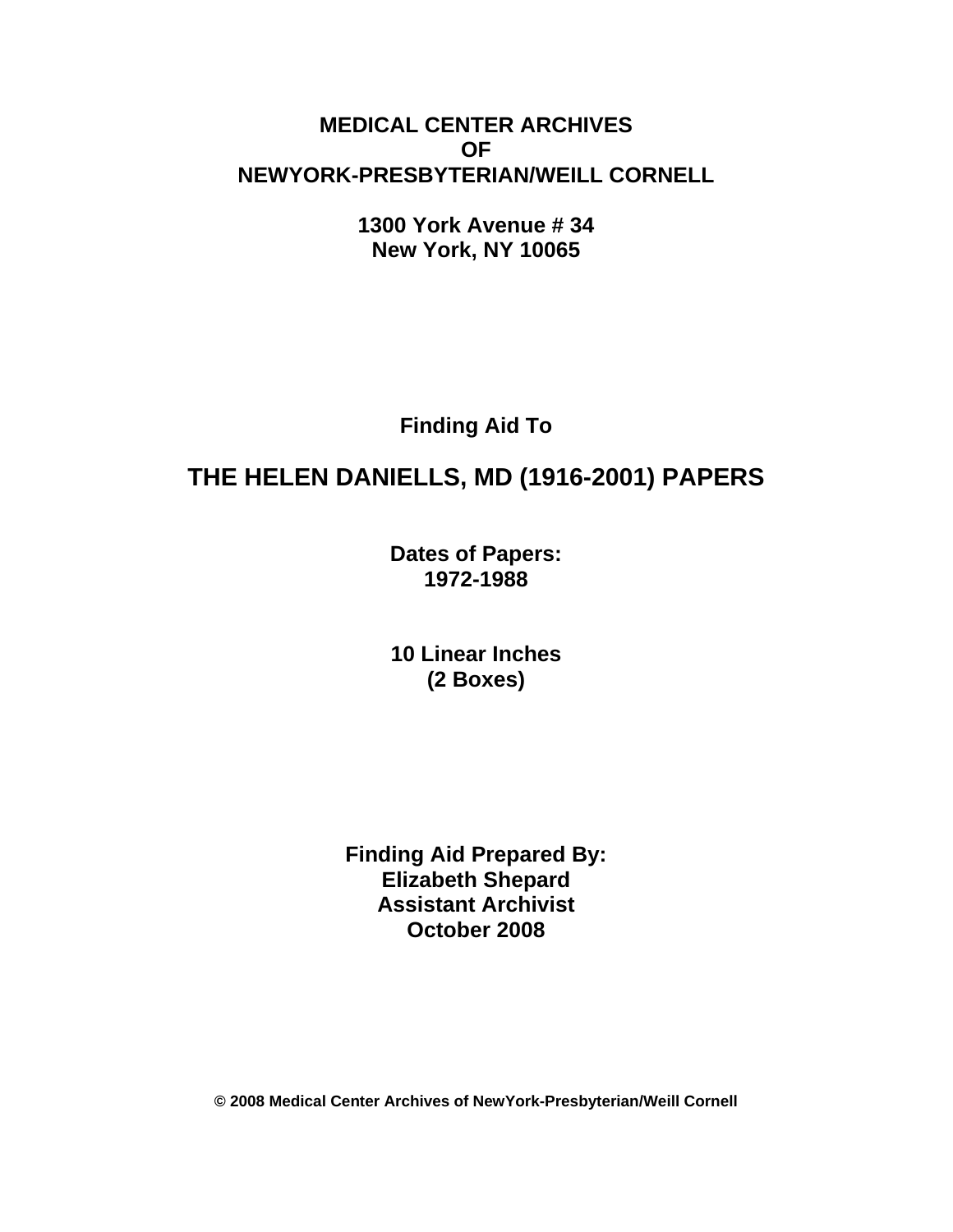### **PROVENANCE:**

The papers were donated to the archives in 1994.

### **ADMINISTRATIVE/BIOGRAPHICAL NOTE:**

Helen Daniells was born in Evanston, IL on August 13, 1916. She grew up in New Rochelle, NY. She received an AB degree from Barnard College in 1937 and a MD from Cornell University Medical College in 1941. In the same year, she married A. Dale Console, MD, who she met at the medical college. She received her training at New York Hospital, Payne Whitney Psychiatric Clinic and New York Psychoanalytic Institute. She joined the faculty at Cornell University Medical College in 1945 as an instructor. She rose to attending psychiatrist at New York Hospital and clinical professor of psychiatry at Cornell University Medical College in 1977. She retired in 1987. She and her husband had a private practice in Princeton, NJ. She died in 2001.

### **SCOPE AND CONTENT NOTE:**

The papers are divided into three series: residents, miscellaneous, and patient files. The collection does not offer any information about Dr. Daniells and her practice here at the medical center.

#### **Series I: Residents, 1972-1988 (Box 1)**

The residents files, arranged chronologically, consists of confidential evaluations and letters of recommendation.

#### **Series II: Miscellaneous, 1977-1980, undated (Box 1)**

Miscellaneous materials include a few speeches and corresponence with Dr. Paul King.

#### **Series III: Patient Files, 1983-1985, undated (Box 2)**

The patient files includes notes on patients and unidentifed studies that she was conducting. These files are restricted under HIPAA.